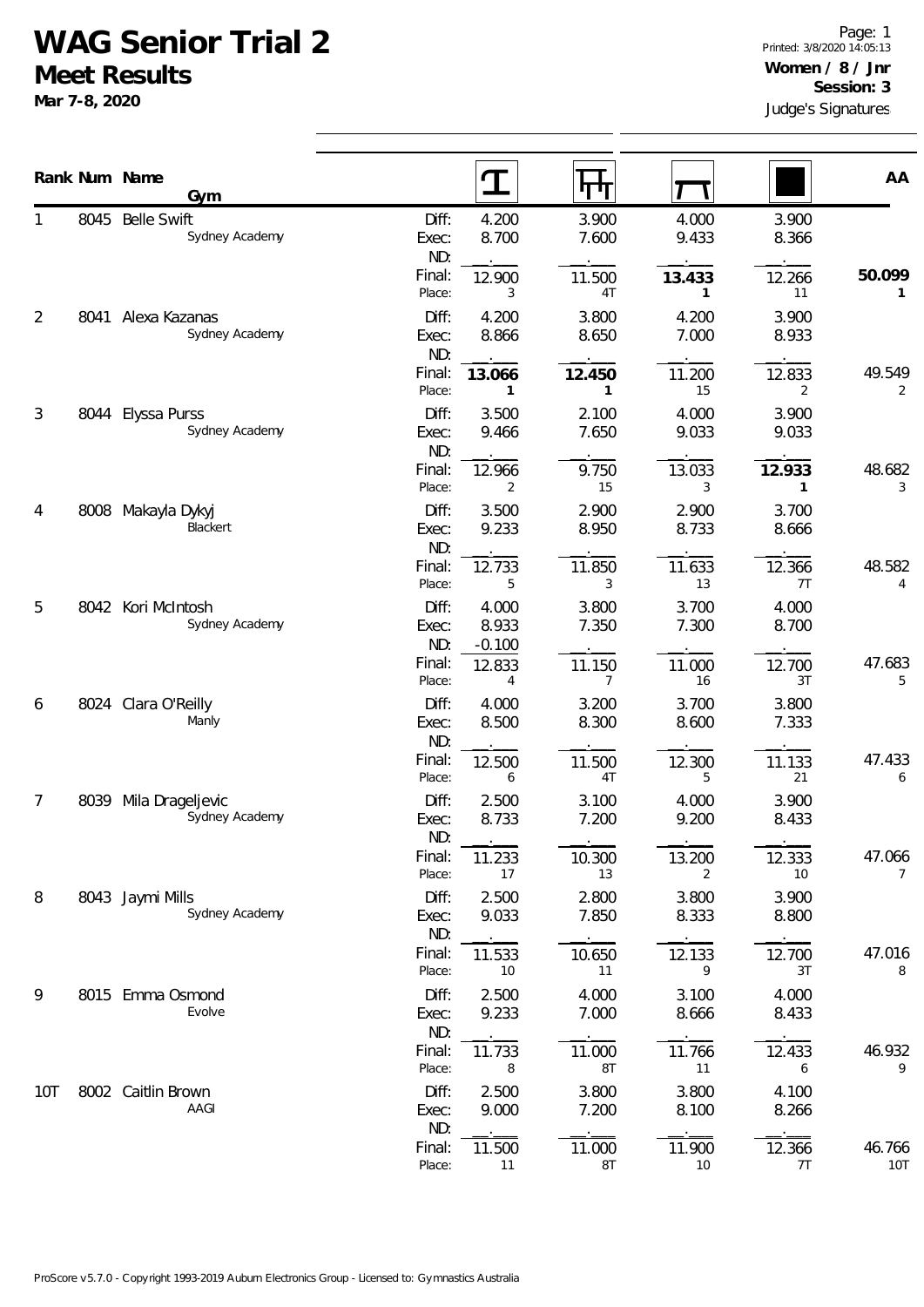## **WAG Senior Trial 2**

**Meet Results**

**Mar 7-8, 2020**

|                |      | Rank Num Name<br>Gym              |                       |                          |                |                |                            | AA                   |
|----------------|------|-----------------------------------|-----------------------|--------------------------|----------------|----------------|----------------------------|----------------------|
| 10T            |      | 8018 Charlotte Denney<br>Infinity | Diff:<br>Exec:<br>ND: | 2.500<br>8.833           | 3.400<br>7.800 | 3.800<br>8.433 | 3.700<br>8.300             |                      |
|                |      |                                   | Final:<br>Place:      | 11.333<br>14             | 11.200<br>6    | 12.233<br>6T   | 12.000<br>13               | 46.766<br><b>10T</b> |
| 12             |      | 8017 Alisa Crotty<br>Infinity     | Diff:<br>Exec:<br>ND: | 2.500<br>9.466           | 2.100<br>8.350 | 3.600<br>8.600 | 3.600<br>8.333             |                      |
|                |      |                                   | Final:<br>Place:      | 11.966<br>$\overline{7}$ | 10.450<br>12   | 12.200<br>8    | 11.933<br>14               | 46.549<br>12         |
| 13             |      | 8016 Yui Wan<br>Evolve            | Diff:<br>Exec:<br>ND: | 2.500<br>8.466           | 3.700<br>8.450 | 3.400<br>7.866 | 3.600<br>8.100<br>$-0.300$ |                      |
|                |      |                                   | Final:<br>Place:      | 10.966<br>22             | 12.150<br>2    | 11.266<br>14   | 11.400<br>19               | 45.782<br>13         |
| 14<br>15<br>16 |      | 8006 Brianna Tsang<br>Airborne    | Diff:<br>Exec:<br>ND: | 2.500<br>8.766           | 2.200<br>7.750 | 2.700<br>7.933 | 4.100<br>7.933             |                      |
|                |      |                                   | Final:<br>Place:      | 11.266<br>15T            | 9.950<br>14    | 10.633<br>19   | 12.033<br>12               | 43.882<br>14         |
|                |      | 8019 Emma Dinca<br>Infinity       | Diff:<br>Exec:<br>ND: | 2.500<br>8.633           | 3.600<br>7.350 | 3.600<br>6.333 | 3.700<br>7.800             |                      |
|                |      |                                   | Final:<br>Place:      | 11.133<br>20             | 10.950<br>10   | 9.933<br>25    | 11.500<br>17T              | 43.516<br>15         |
|                |      | 8007 Georgia Cameron<br>Blackert  | Diff:<br>Exec:<br>ND: | 2.500<br>9.166           | 2.700<br>5.350 | 3.200<br>8.466 | 3.700<br>8.133             |                      |
|                |      |                                   | Final:<br>Place:      | 11.666<br>9              | 8.050<br>21    | 11.666<br>12   | 11.833<br>16               | 43.215<br>16         |
| 17             |      | 8031 Annabel Hartman<br>PLC       | Diff:<br>Exec:<br>ND: | 2.500<br>8.700           | 3.100<br>5.500 | 3.600<br>8.633 | 3.800<br>7.266             |                      |
|                |      |                                   | Final:<br>Place:      | 11.200<br>$18*$          | 8.600<br>20    | 12.233<br>6T   | 11.066<br>23               | 43.099<br>17         |
| 18             |      | 8032 Chloe Holmes<br>PLC          | Diff:<br>Exec:<br>ND: | 2.500<br>8.600           | 2.700<br>6.150 | 3.600<br>7.000 | 3.900<br>8.466             |                      |
|                |      |                                   | Final:<br>Place:      | 11.100<br>21             | 8.850<br>19    | 10.600<br>20   | 12.366<br>7T               | 42.916<br>18         |
| 19             | 8011 | <b>Emily Skelton</b><br>Caringbah | Diff:<br>Exec:<br>ND: | 2.500<br>8.866           | 1.100<br>8.050 | 2.800<br>7.300 | 3.800<br>8.066             |                      |
|                |      |                                   | Final:<br>Place:      | 11.366<br>12T            | 9.150<br>18    | 10.100<br>23T  | 11.866<br>15               | 42.482<br>19         |
| 20             |      | 8048 Isabella Wu<br>Sydney Gym    | Diff:<br>Exec:<br>ND: | 2.500<br>8.000           | 2.400<br>7.250 | 3.700<br>7.033 | 2.800<br>8.100             |                      |
|                |      |                                   | Final:<br>Place:      | 10.500<br>26             | 9.650<br>16    | 10.733<br>18   | 10.900<br>24               | 41.783<br>20         |